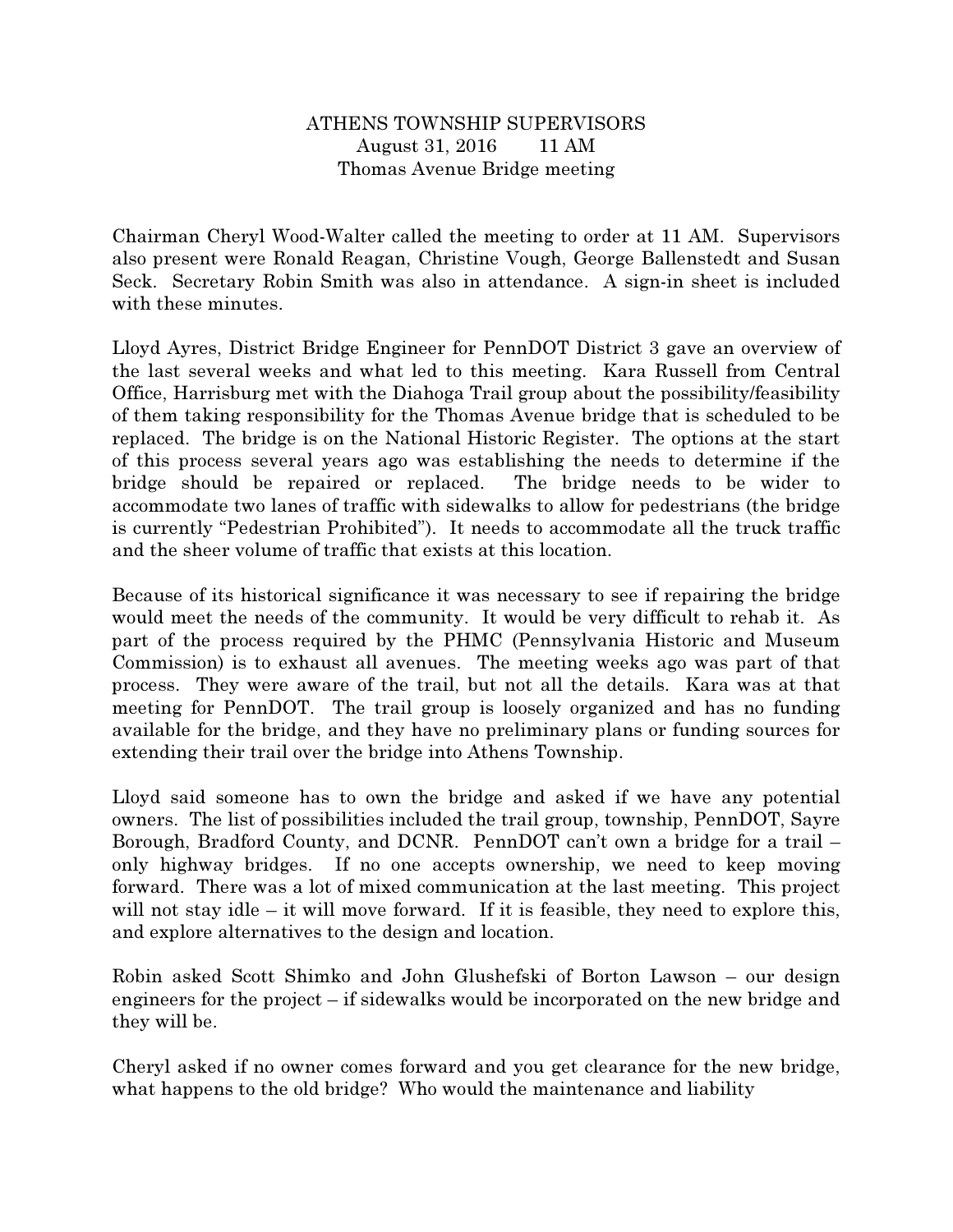Page Two Athens Township Supervisors August 31, 2016 Thos. Ave Bridge

responsibility fall to? Lloyd said the owning entity would be responsible and the bridge would remain on the Register. The Entity would also have to have any maintenance approved by several agencies. The historical value becomes that owner's responsibility. The loadings would be much less if it were a trail bridge.

Ron asked if someone takes over the bridge, can we require them to have liability insurance in case it damages the new bridge or something else? Is there money available if we have to realign our bridge – or have to purchase right-of-way (ROW).

Dave Jarrett, Sayre Borough Manager, had two concerns. He is concerned about the Borough having to relocate their pump station for a realignment. They are ready to sign the contract for that right now. They can't get parts for their current pump station. He also said they have a \$350,000 grant for bank stabilization of Cayuta Creek in that area which would also include some stream stabilization.

Ron said we can't get parts for the traffic signal on the bridge and don't want to go to the expense of replacing the signal. Ron asked if we don't get an owner, does that bridge disappear?

Lloyd said if there is no owner, that will be documented. They will be looking for meeting minutes to say 'yes' or 'no' – or letters confirming the same – ASAP. They would then publish this to the website, where consulting parties across the nation can give comments and PennDOT responds. It will be a 'rolling document site' that will give all the information they have gotten.

Ron asked if this could go on forever. Lloyd said once the documentation is done, if the consulting party disagrees or the PHMC, but can't come to an agreement, FHWA will step in and decide. Every time a post goes up, a new 30-day response period is triggered.

Ron asked how long we can keep our engineers on the hook? Are the funds increased as the costs go up? Lloyd said PennDOT has the same concerns. He wants to post the trail option, get the 30 day comment period on the website, and move on. Ron asked if there was money available for condemnation if we have to do a new alignment.

Lloyd said a bridge project with no historical procedure takes about 3 years. Our bridge has the historical element. Once it gets through the historical clearance, we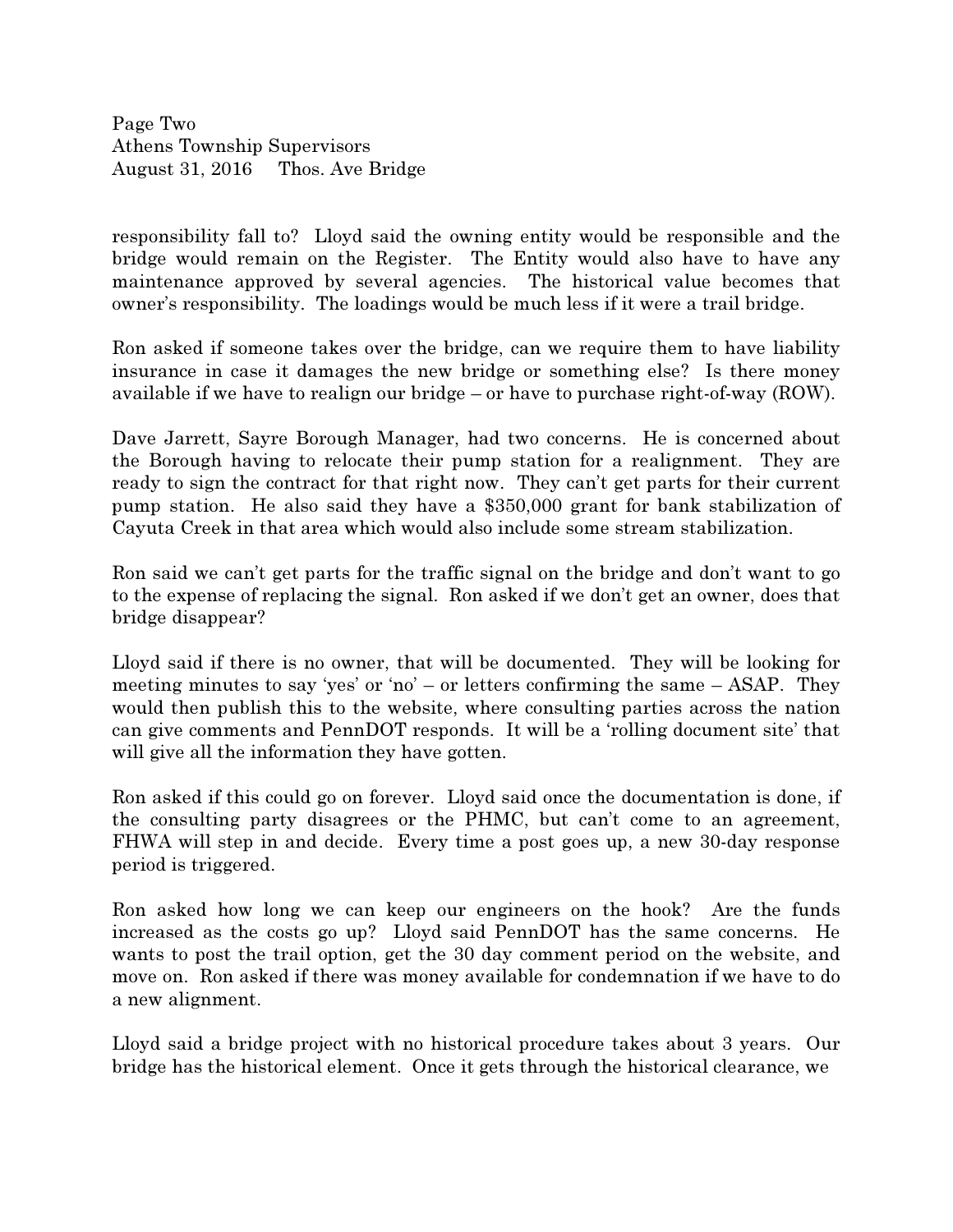Page Three Athens Township Supervisors August 31, 2016 Thos. Ave Bridge

will do design. They have a pretty good feel as to what the best solution should be. Lloyd said we are at least 2 years out.

John Glushefski said they have studied 7 different alternatives. The one that would impact the pump station is one of the more costly alternatives.

Ron asked how much money are we going to keep throwing at this? He would rather make a motion to close the bridge until it can be replaced before putting any more money into it.

Cheryl said it's just throwing good money after bad. The intentions are good, but we have to look at the residents and the township. There is an actual everyday impact on a small municipality. We are happy to work with Sayre and our neighboring municipalities, but we're tired. We want to get something resolved for our own residents and for safety. It's like your 15-year-old car – you replace it for safety reasons.

Ron said we appreciate just having to pay 5% for this project, but we need to move forward. It's like we're bogged down in the mud. Cheryl said 5% doesn't seem like much, but when you're talking millions of dollars.....

Ron asked when it went on the National Historic Register. Lloyd said it was already on there when the project began.

Linda Politi, Vice Chairman of Futurescapes, said the meeting they had a few weeks ago was their regular monthly meeting. Kara had contacted her and came up from Harrisburg. That was just one piece of their meeting. She handed out information on Diahoga Trail project. She said they started 5 years ago as a postflood recovery group. This is their  $5<sup>th</sup>$  year of the project. They have a \$241,000 grant for the trail and are ready to sign the contract with DCNR for Phase I, which will include building the trail from the Athens Bridge to Hayden Street. Phase II has not been done yet, but will take the trail to Thomas Avenue. Futurescapes has no capacity to own the bridge. The trail now is just proposed for Sayre and Athens Boroughs. They endorse keeping the bridge as a wonderful historical piece, but are not able in any way to own the bridge.

Ron said as long as we have sidewalks on the new bridge the trail would have access.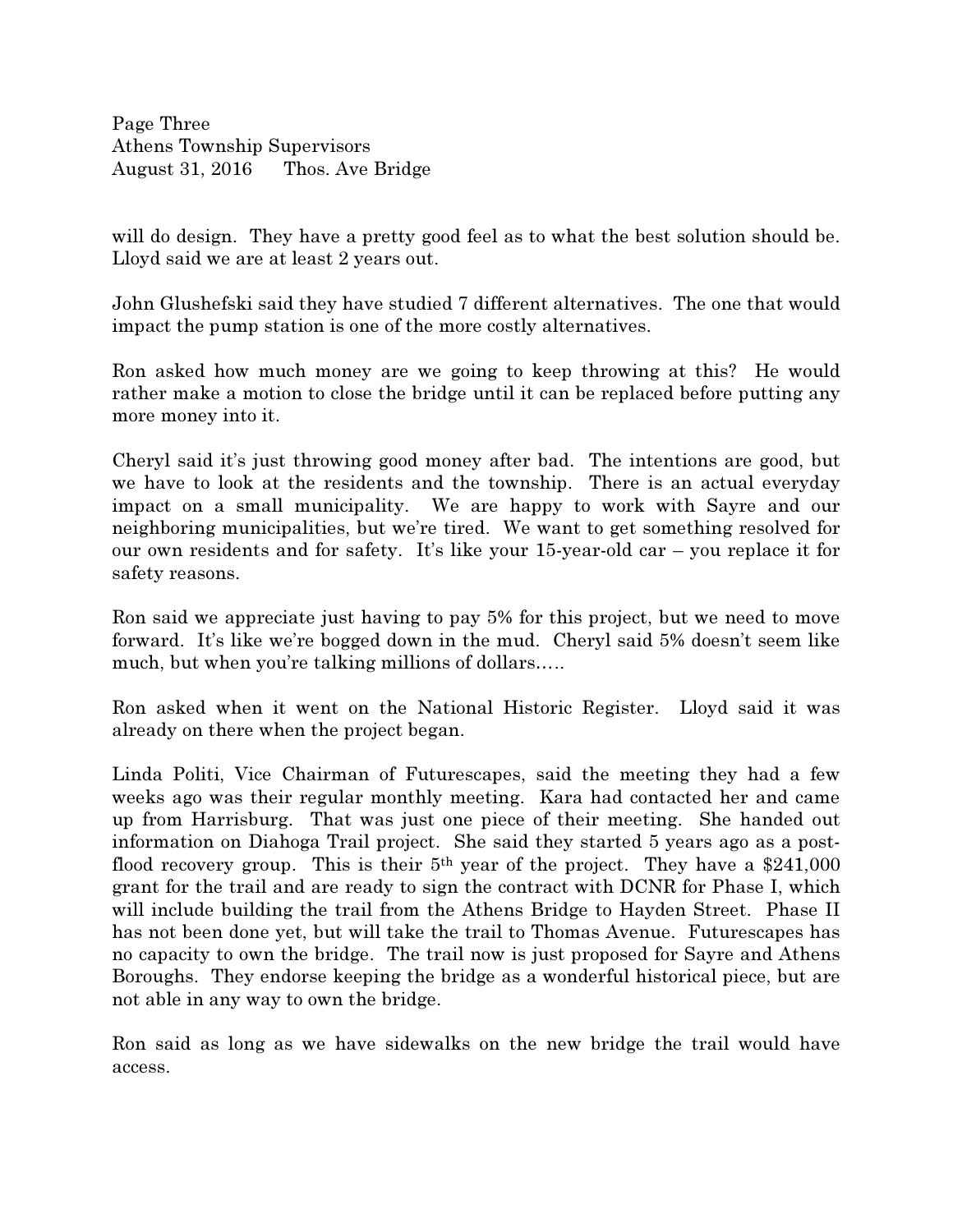Page Four Athens Township Supervisors August 31, 2016 Thos. Ave Bridge

Todd Babcock, President of the Tioga Point Museum, said he would like to have us save the bridge. We have a tendency to tear things down and then regret it.

Lori Unger, Chairman of Futurescapes, said they have had a lot of success getting grants and thinks we would have success as well.

Matt Williams, Bradford County Planning Director, said DCNR has funded Phase I and Phase II is up for funding consideration. Would DCNR want to own this bridge? Lloyd said he hasn't posed that exact question yet.

Ron asked if we get a new owner, how are we guaranteed that the liability responsibility will continue if the organization "goes away"?? When we priced the cost of painting the bridge, it was well over \$100,000. We have enough bridges to take care of. We can't afford to maintain all the roads we have. He asked what the FHWA's position is. Lloyd said they oversee the process. If a dispute can't be resolved, they come in and will make the decision.

Ron asked if this funding will go away once a new President takes office in January and Lloyd said the funding is locked into the FHWA bill.

Cheryl said she can't believe PennDOT would be able to put money into a bridge that won't have vehicles on it. Lloyd said the owner could request Federal money to upgrade the bridge and make their argument. They may get funds, and may not. It could come down to State or local funds. You also don't know how much you would  $get - if$  anything.

Ron asked where we are right now. Lloyd said if we find an owner, we need to hash out the trail option. George said we would accommodate pedestrian/bike room on the bridge.

Lloyd said if we restore the bridge, do we take away the historical value of it? That is a consideration. George asked if people visit the bridge to take pictures, etc? He travels that way and it just seems like a structure that takes you from Point A to Point B. Lloyd said there are a few interest groups around the nation that relocate structures like this.

Robin asked what Lloyd would like to see at this point. Lloyd wants to know if there are any entities wanting to own this bridge.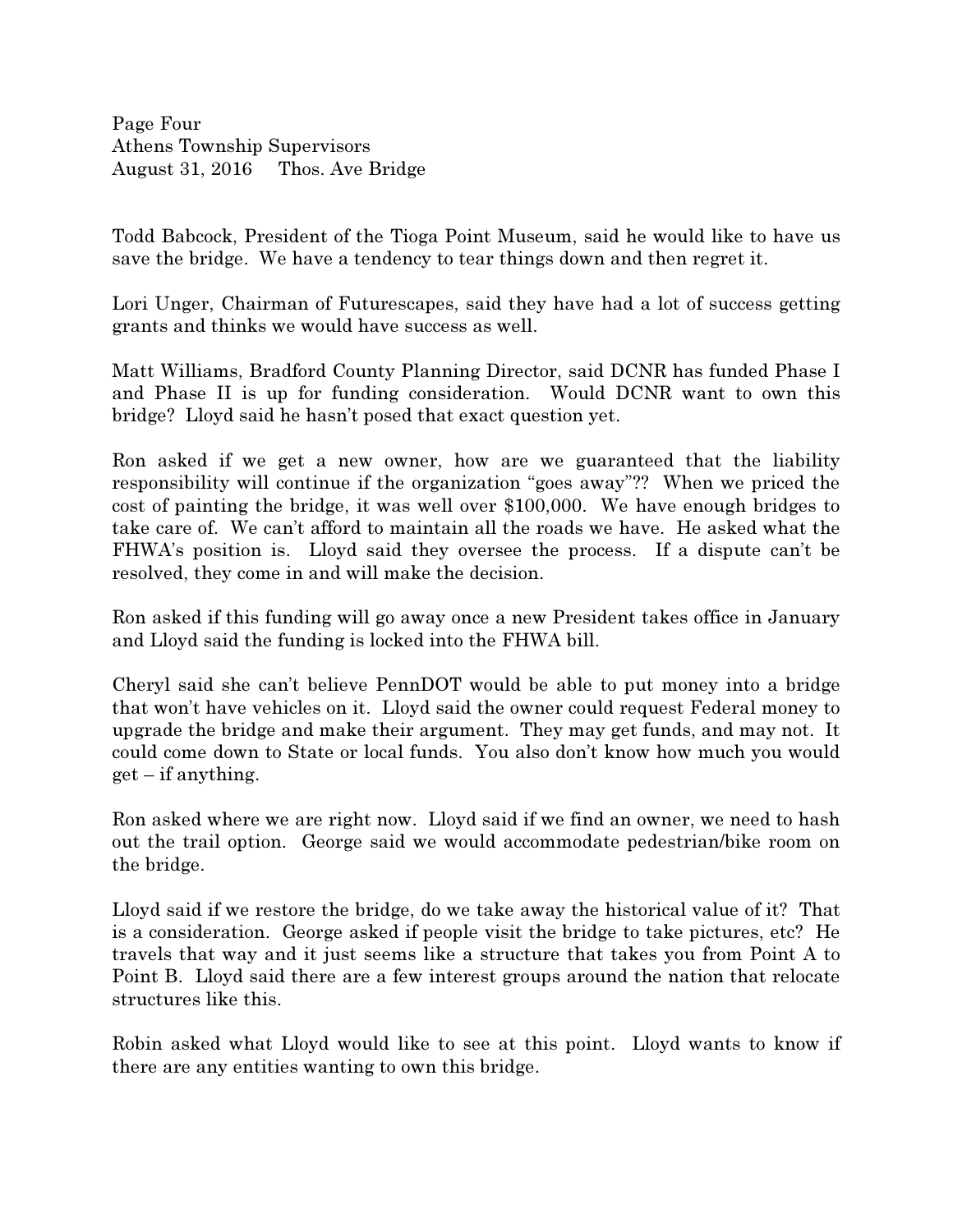Page Five Athens Township Supervisors August 31, 2016 Thos. Ave bridge

Ron asked at what point FHWA says enough. Lloyd said they are making sure we do the clearance process. He also asked if this is a trail extension that will 'maybe' be proposed.

Susan asked if the state would take ownership and Lloyd said they can't. The crossing will be a new bridge and they can't afford multiple bridges in the same location. Ron asked what type of timetable we're looking at.

Robin said the option that affects the Sayre Borough pump station is the most expensive option and probably won't be approved. Dave Jarrett asked if the township could decommission the bridge from the Register, and they didn't think so.

Matt Williams said the trail ends at the bridge. Phase I and Phase II are all on public property. An extension crossing the bridge would be all private property.

Christine asked if there is a possibility of one person taking ownership of the bridge, leaving it there and taking responsibility for maintenance and liability. Lloyd said if it's not where it's at, they would have to obtain clearance for new, it would go into mitigation and would be marketed as part of that mitigation. It would be left in place until they let the bid.

George asked if we would be responsible for any of the ROW process and Lloyd said we would be responsible for our 5%.

Ron asked Scott and John what their thoughts are. Scott said they want to move forward. He also said he thinks we're closer to the end than the Board thinks. John said they don't have preliminary design – it's more just conceptual at this point.

Cheryl said this website looks for potential entities. Is it up to them to find the website? Lloyd said they will walk anyone through the process with the township. He said our solicitor will need to direct them (PennDOT) regarding the liability issues.

Todd said he wants us to save the bridge. He doesn't want to hold the project up, but he would like to explore options. They could try to get a grant. Ron asked if it was refurbished/reused, would it have the same lifespan of a new bridge?

Lloyd said he thinks the alternatives bridge components for saving the bridge are causing us the most angst. Ron asked if a weight limit would be imposed.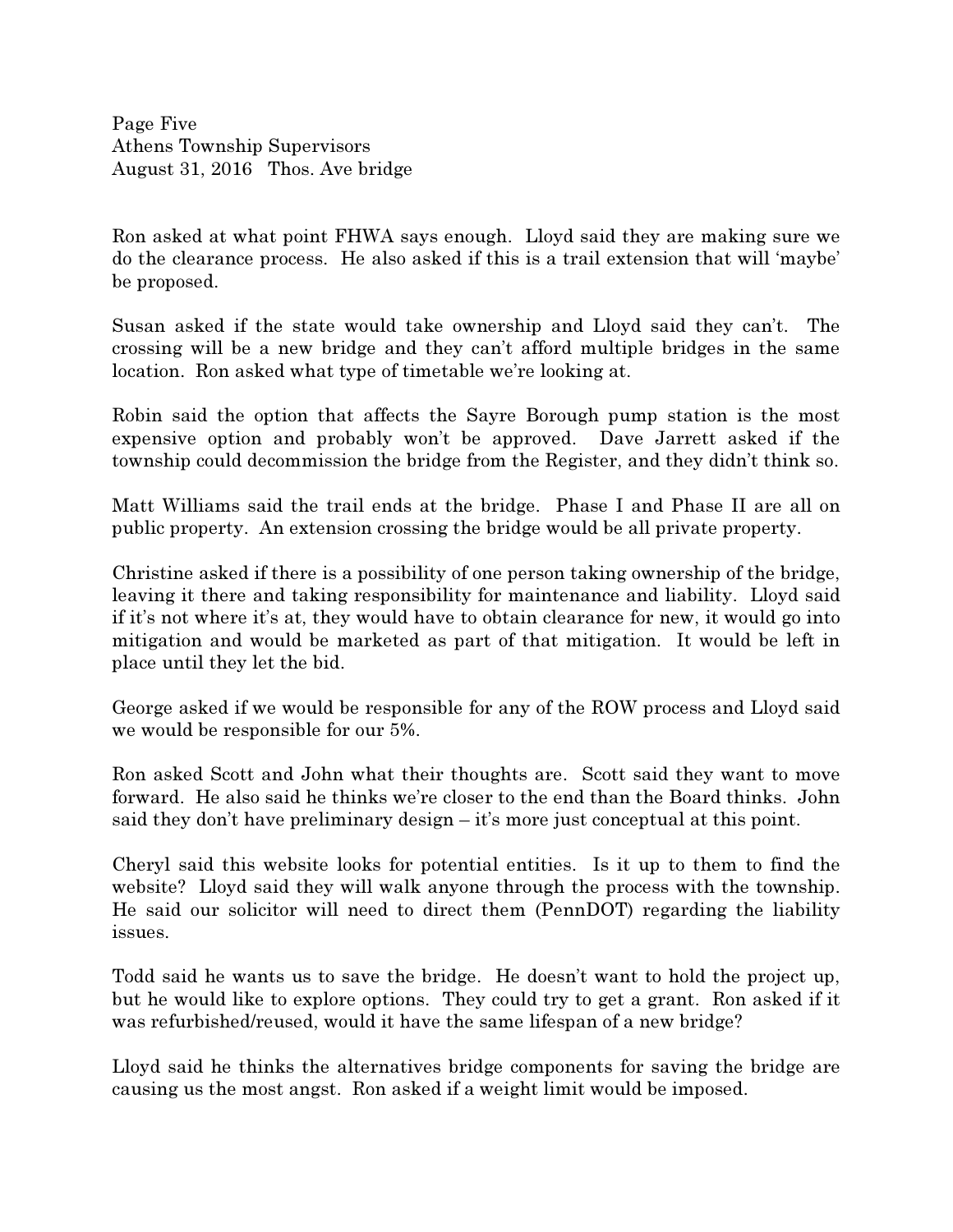Page Six Athens Township Supervisors August 31, 2016 Thos. Ave bridge

Linda asked about checking with our solicitor to see if the liability would be less for a walking bridge and we could keep it. The old Sayre walking bridge was torn down and there are regrets about that. Ron added that we have enough trouble finding enough money for our roads as it is. He said Ulster went through this when their bridge was replaced. They said anyone could have the old bridge if they had enough liability insurance to cover flood damage and especially if the new bridge was damaged by the old coming down. Their bridge was replaced.

Robin said she thinks Sayre would like to know what direction we're headed as they need to make decisions on their projects. Dave Jarrett said they will move forward with their plans as the alternative that would affect them would be the most expensive. Ron added that he would hate to see money being thrown away. Dave said they're not expanding their footprint with their project. He also said it might be possible to realign Shepard Road, too.

Christine said she thinks the right thing to do is to keep the bridge. A larger portion of people may think it should be saved and may find value in it. Her vote would be to keep the bridge.

Dave said Phase I stops at Hayden Street. Phase II takes the walking path to the bridge. He does appreciate that bridge taking the truck traffic and doesn't want trucks going through Sayre.

Cheryl said she would like to explore a collaborative effort. Matt suggested looking into forming a Regional Trail Authority in this area as we have so many groups here. Lori said if it was a trail bridge, she thinks funds would be available.

Robin asked, if we explore these options, what happens to our project?? Lloyd said if they can determine an owner, we can move forward with another alignment.

Brian Baker said the State TIP has \$2.4 million now, but the costs will go up. The bridge won't come off the TIP, but the costs will continue to increase. He has 166 municipalities to work with and has to be cautions to find money or projects can be delayed in favor of other projects. Realignment will increase the cost.

Matt asked what the potential delays would be with archeological study requirements if a realignment or land acquisition was required. This could be a big delay if anything is found.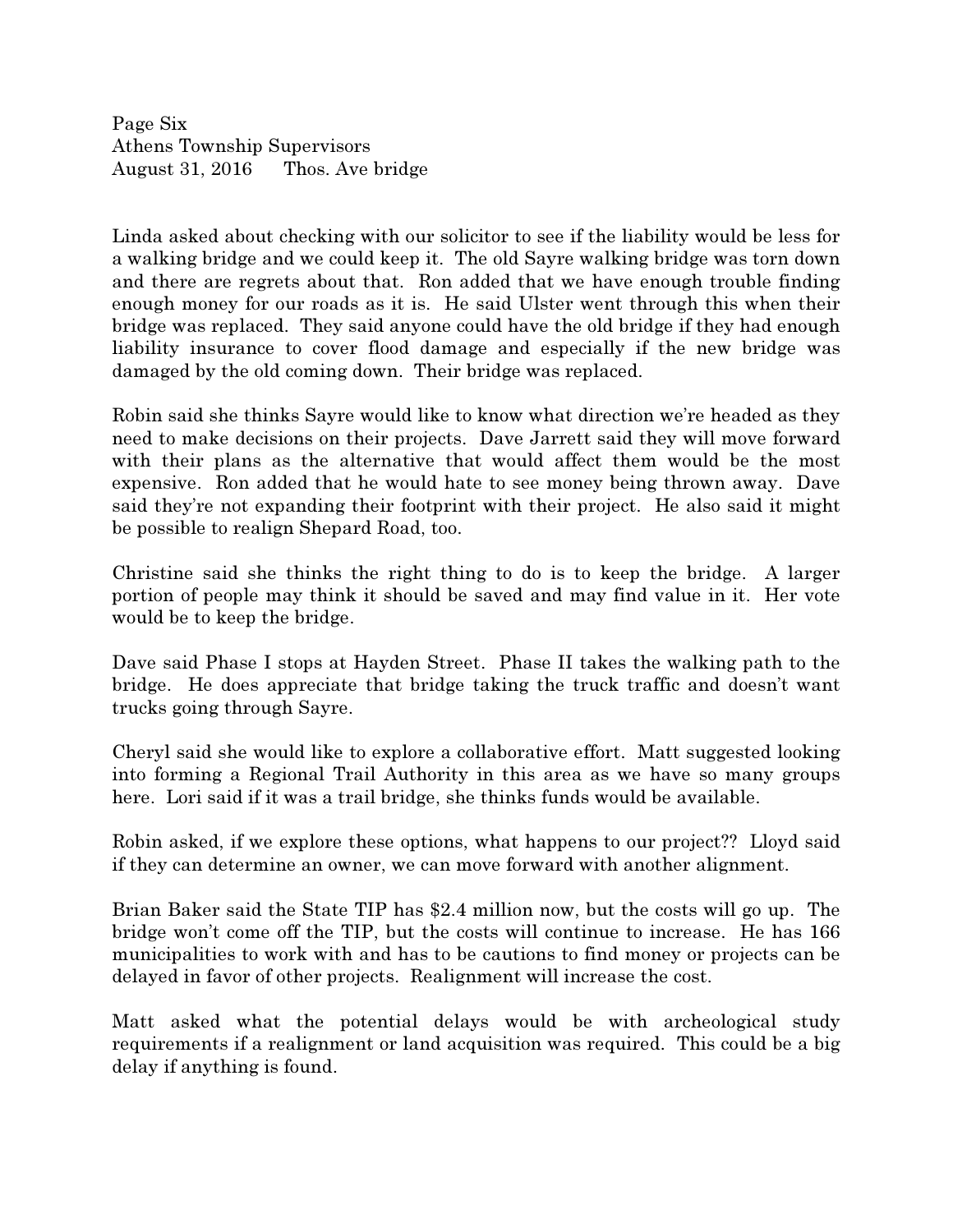Page Seven Athens Township Supervisors August 31, 2016 Thos. Ave bridge

Dave asked how emergency service responses would be handled if the bridge is out for 9-12 months. Scott said that building a bridge next to the current one if one of the 7 alternatives.

Cheryl said there is a bridge down by Scranton that is down to just allowing pick-up trucks to cross because of the bridge condition. If we don't get this rolling, how far would this push out the bridge and the cost.

The estimated let date is January of 2018. Robin said if we were able to keep the original estimate, the bridge would already be built and in place.

Ron asked how long to get the preliminary design. John said it's usually about 3 years for design, but that can be expedited. However,….they can't do anything until an alternative is decided.

Scott said if we do it offline....Ron asked if we do it off line, what kind of delay are we looking at for eminent domain?

Robin asked what now. Lloyd said they will reach out to all entities we've discussed to see if they are interested in owning the bridge. Robin asked if they would start that process then?

Cheryl asked what do you need from us. Lloyd said he needs our intentions. He also needs to know if a trail group will be formed. PennDOT can't participate. Cheryl said can we say we're not interested but would entertain the interest of others. Lloyd said we need to talk to our solicitor. Robin asked what we need to put in our letter. Lloyd said that we are willing to sell to an entity if 'X,Y and Z' are done.

Lloyd said they will need to finalize all options.

Linda asked if, in the preliminary budget, if the repair cost of the bridge was considered and it was not. Lloyd said if the bridge was taken by a new owner and a new one was built next to it, PennDOT could propose FHWA give some funding, but that is not guaranteed.

Dave said if FHWA says no, you've lost 3 years. Lloyd said there would have to be a plan for owner/ownership. They may have to do railings, cover the deck, etc., for